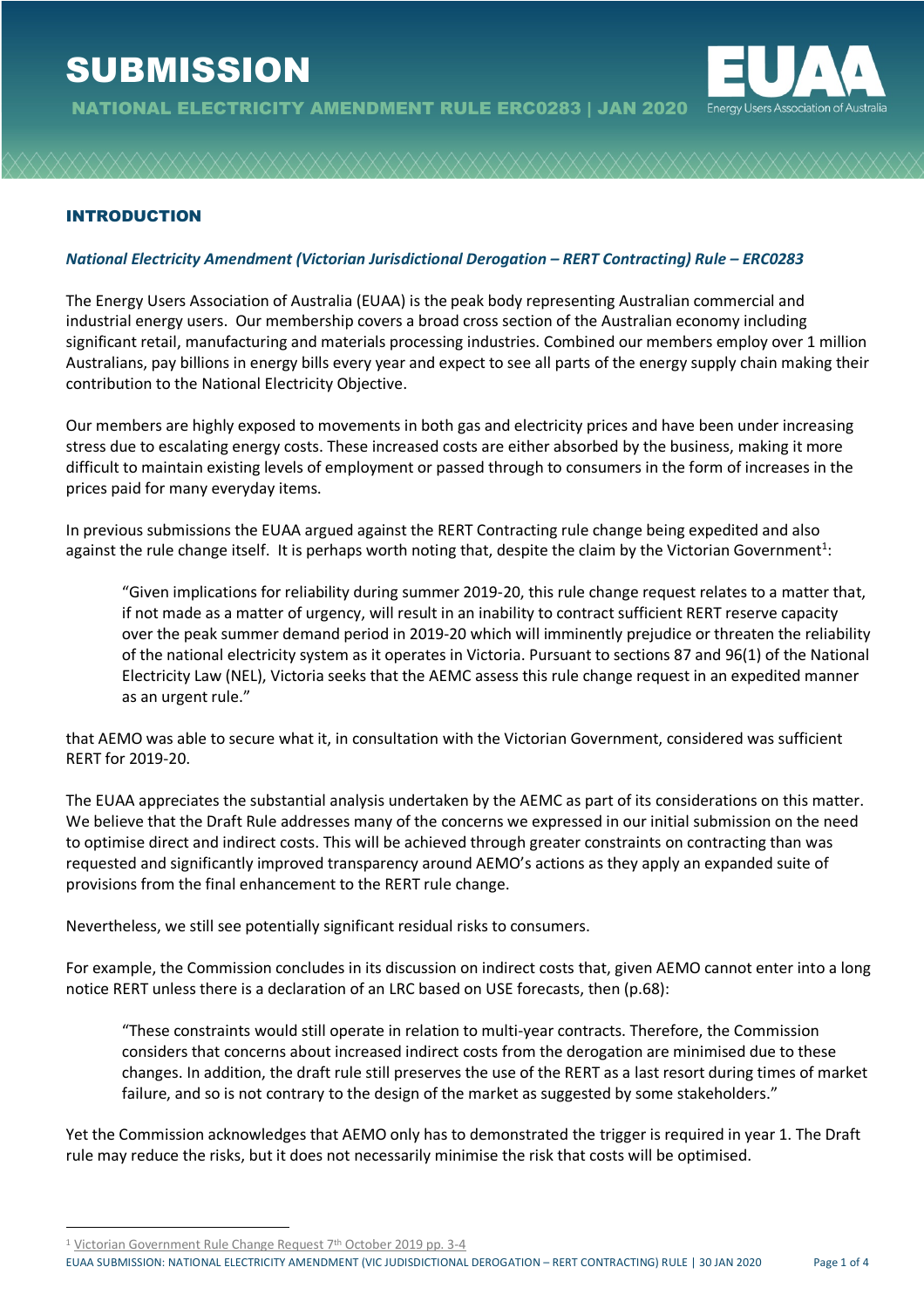

# The argument of the EUAA and some other stakeholders is that the more you take reserves out of the market (where costs are capped at the MPC) to go into RERT (where costs are not capped by the MPC), the more likely there will be market failure and hence the more likely RERT will be required. In this way, it could be argued that the Victorian proposal increases the chances of market failure happening and requiring RERT while also creating a potential for overpaying for resources that would have been in market in any event. We are not opposed to RERT being used as a safety net to address market failure – just that it is less likely to occur – and costs to consumers will be lower – when indirect costs are minimised.

We are also concerned that consumers are being asked to pay an insurance premium – in the form of guaranteed payments under multi-year contracting – on the basis of a year 1 forecast only. We understand that the hope is that if there is USE demonstrated in years 2 and 3 (even if it is not forecast now), the overall cost will be cheaper than yearly procurement. However, if RERT is not required in either or both of years 2 and 3, or, if required, can be procured at a lower cost on an annual basis in years 2 and 3, then costs will not be lower from multi-year procurement.

In 2019. that – and currently in MT PASA – there is no forecast of USE in Victoria for the next two years. Now the response will be that "things can change and we should be prepared". However, for a variety of reasons (including forecasting errors), we have seen before that things can change both ways – not just move from no USE to some USE.

Consumers need to have a high level of ex ante and ex post transparency to have confidence they are buying an efficient policy and not wasting their money in years 2 and 3 of a contract that was not required. A level of ex ante transparency should be provided by the AER Best Practice Forecasting Guideline that applies to the ESOO. Although even that did not prevent AEMO in the 2019 ESOO from forecasting USE in Victoria in 2019-20 on the basis of assumptions of the return to service of Loy Yang 2 and Mortlake plus availability of Torrens Island in South Australia. Unfortunately, these assumptions were not consulted on, contrary to the provisions of the Guideline.

Here we propose two measures to address these residual risks - one ex ante and one ex post:

- 1. the term of the derogation and contract length we propose a change that would mean the multi-year RERT contracts would not overlap with the RRO
- 2. the need for transparency we propose an independent review of AEMO's performance to be undertaken by the AER

### **1. Term of derogation and contract length**

The Information Sheet says:

"It is important to note that the RRO does not take effect unless triggered three years in advance of a forecast shortfall. The RRO is yet to be triggered and the earliest it could next take effect in Victoria is for the summer of 2023-24, following an assessment by AEMO in the 2020 Electricity Statement of Opportunities (ESOO)."

The draft rule specifies that the derogation be in place for approximately three years, rather than five as proposed by the Victorian Government, and end on 30 June 2023.

This gives AEMO flexibility to enter into multi-year contracts up until such time the RRO could next address reliability issues, which is for the summer of 2023-24. The ability of AEMO to enter into multi-year contracts would end prior to the time at which, were the RRO to be triggered for 2023-24, retailers would be required to enter into contracts to meet their share of expected system peak demand. Otherwise, the RERT multi-year procurement timeframe would overlap with the obligations and incentives market participants face under the RRO."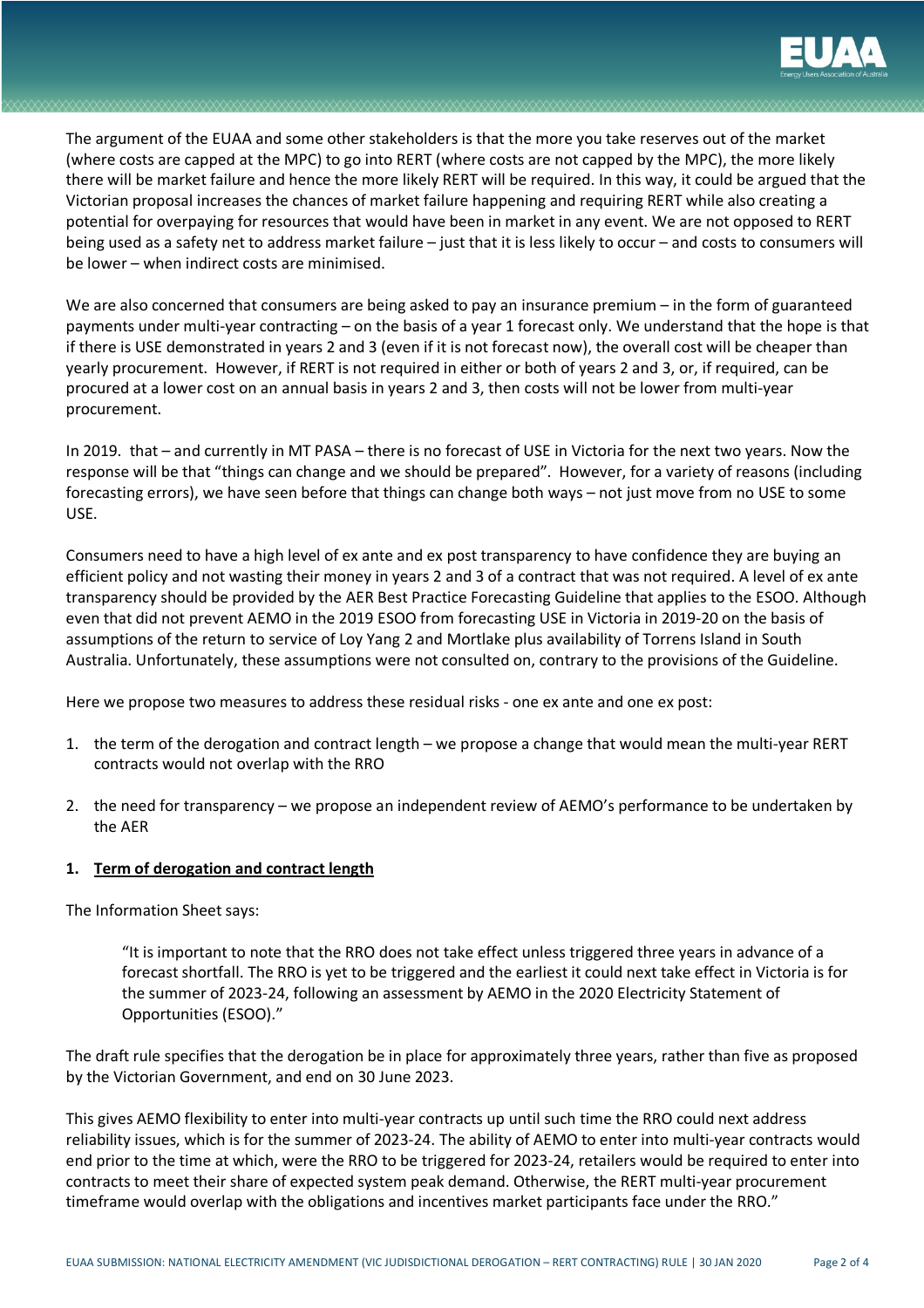

We are not sure that the Draft Rule achieves this. It seems that AEMO can enter RERT contracts of up to three years duration (providing it meets the conditions in the draft rule) at any time up to and including 30<sup>th</sup> June 2023. So, in theory the last of these contracts would end on  $30<sup>th</sup>$  June 2026 – well after the RRO can be triggered. If this is a correct interpretation of the Draft Rule then AEMO could be competing with retailers to meet their RRO obligations, with both seeking to secure the same reserves.

Given that retailers will be willing to pay up to the MPC (which is passed on to consumers) but AEMO is willing to pay up to VCR (which is also passed on to consumers) then it might limit the bucket of reserves that is available "inmarket" for RRO.

We would suggest an alternative approach eliminate the potential for AEMO and retailers competing for reserves:

- If the 2020 ESOO shows a RERT requirement in 2020-21 and a T-3 shortfall (confirmed by the AER) then,
	- o AEMO is able to enter RERT contracts of up to 3 years duration (2020-21, 2021-22 and 2022-23)
	- o Retailers are able to procure reserves to meet their 2023-24 obligation
- If the 2021 ESOO shows a RERT requirement in 2021-22 and a T-3 shortfall (confirmed by the AER) then,
	- o AEMO is able to enter RERT contracts of up to 2 years duration (2021-22 and 2022-23)
	- o Retailers would be able to meet their 2023-24 and 2024-25 obligations without having to compete with AEMO
- If the 2022 ESOO shows a RERT requirement in 2022-23 and a T-3 shortfall (confirmed by the AER) then,
	- o AEMO is able to enter RERT contracts covering up to 1 year (2022-23)
	- o Retailers would be able to meet their 2023-24, 2024-25 and 2025-26 obligations without having to compete with AEMO

So, the derogation allows AEMO to enter any long term RERT contract as long as the contract ends on or before 30<sup>th</sup> June 2023. This would be the case even if AEMO's 2020 ESOO did not declare a T-3 shortfall. This achieves the aim in the quote above of eliminating the overlap. It also means that AEMO cannot enter into 3-year RERT contracts where the first year indicates USE but there is no extant T-3 shortfall.

## **2. Transparency**

The Draft Rules provisions for increased transparency are welcome. But we wonder if they go far enough. Historically, in the EUAA's experience, AEMO has resisted increased transparency around RERT costs, claiming confidentiality<sup>2</sup>. AEMO resisted AEMC proposals for increased information disclosure as part of the Enhanced RERT rule change<sup>3</sup>. AEMO has not taken up our suggestion to provide additional RERT information for 2019-20 ahead of the AEMC rule change timetable.

There is always a balance between transparency and confidentiality, but we think it needs to be biased to the former when consumers are being asked to pick up the bill.

For example, the Commission (p.69) refers to confidential information provided by AEMO that supports the view that:

"…the type of resource providers that would become more cost competitive if multi-year contracts were offered under the RERT would be unlikely to participate in the market because they would be largely supply-side."

Intuitively there is reason to believe that there would be greater competition for multi-year contracts and this would lower annual availability costs. Yet, while the Commission provides for increased transparency around the whole process, it was not able to share the information provided by AEMO to support this view.

EUAA SUBMISSION: NATIONAL ELECTRICITY AMENDMENT (VIC JUDISDICTIONAL DEROGATION – RERT CONTRACTING) RULE | 30 JAN 2020 Page 3 of 4

 <sup>2</sup> See our submission to the AEMC on the Enhanced RERT review

<sup>&</sup>lt;sup>3</sup> See AEMO submission to the AEMC on the Enhanced RERT review